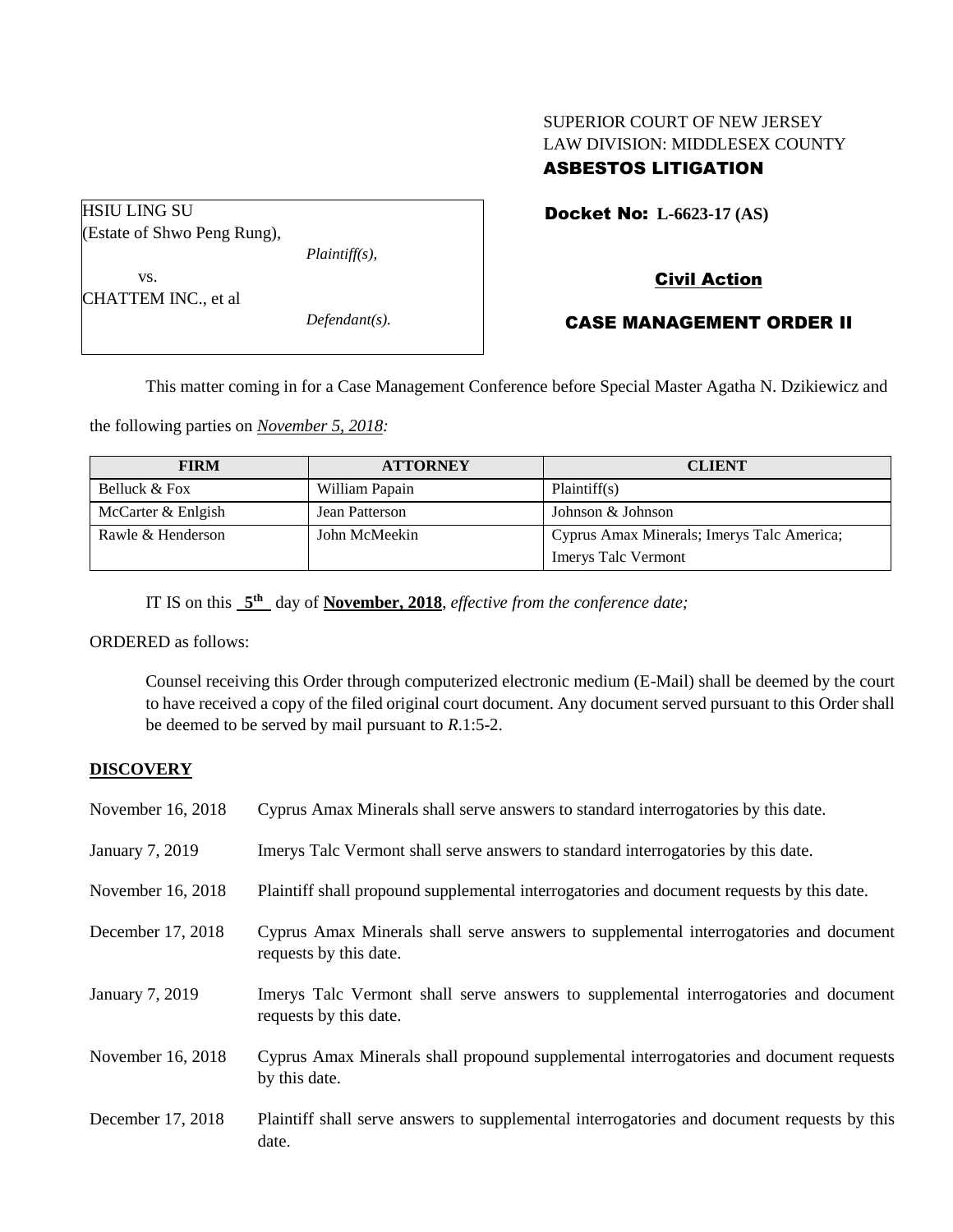| December 14, 2018 | Imerys Talc Vermont shall propound supplemental interrogatories and document requests by<br>this date.                                                                                                      |
|-------------------|-------------------------------------------------------------------------------------------------------------------------------------------------------------------------------------------------------------|
| January 14, 2019  | Plaintiff shall serve answers to supplemental interrogatories and document requests by this<br>date.                                                                                                        |
| December 14, 2018 | Cyprus Amax Minerals and Imerys Talc Vermont shall advise plaintiff's counsel whether they<br>wish to re-depose decedent's wife and daughter by this date.                                                  |
| February 28, 2019 | Fact discovery, including depositions, shall be completed by this date. Plaintiff's counsel shall<br>contact the Special Master within one week of this deadline if all fact discovery is not<br>completed. |
| February 28, 2019 | Depositions of corporate representatives shall be completed by this date.                                                                                                                                   |

### **MEDICAL DEFENSE**

January 7, 2019 Defendants shall identify its medical experts and serve medical reports, if any, by this date. In addition, defendants shall notify plaintiff's counsel (as well as all counsel of record) of a joinder in an expert medical defense by this date.

### **LIABILITY EXPERT REPORTS**

| February 28, 2019 | Plaintiff shall identify its liability experts and serve liability expert reports or a certified expert |
|-------------------|---------------------------------------------------------------------------------------------------------|
|                   | statement by this date or waive any opportunity to rely on liability expert testimony.                  |

March 29, 2019 Defendants shall identify its liability experts and serve liability expert reports, if any, by this date or waive any opportunity to rely on liability expert testimony.

#### **ECONOMIST EXPERT REPORTS**

- December 31, 2018 Plaintiff shall identify its expert economists and serve expert economist report(s), if any, by this date or waive any opportunity to rely on economic expert testimony.
- February 28, 2019 Defendants shall identify its expert economists and serve expert economist report(s), if any, by this date or waive any opportunity to rely on economic expert testimony.

#### **EXPERT DEPOSITIONS**

April 30, 2019 Expert depositions shall be completed by this date. To the extent that plaintiff and defendant generic experts have been deposed before, the parties seeking that deposition in this case must file an application before the Special Master and demonstrate the necessity for that deposition. To the extent possible, documents requested in a deposition notice directed to an expert shall be produced three days in advance of the expert deposition. The expert shall not be required to produce documents that are readily accessible in the public domain.

 $\_$  ,  $\_$  ,  $\_$  ,  $\_$  ,  $\_$  ,  $\_$  ,  $\_$  ,  $\_$  ,  $\_$  ,  $\_$  ,  $\_$  ,  $\_$  ,  $\_$  ,  $\_$  ,  $\_$  ,  $\_$  ,  $\_$  ,  $\_$  ,  $\_$  ,  $\_$  ,  $\_$  ,  $\_$  ,  $\_$  ,  $\_$  ,  $\_$  ,  $\_$  ,  $\_$  ,  $\_$  ,  $\_$  ,  $\_$  ,  $\_$  ,  $\_$  ,  $\_$  ,  $\_$  ,  $\_$  ,  $\_$  ,  $\_$  ,

#### **PRE-TRIAL AND TRIAL**

To be scheduled Settlement conference.